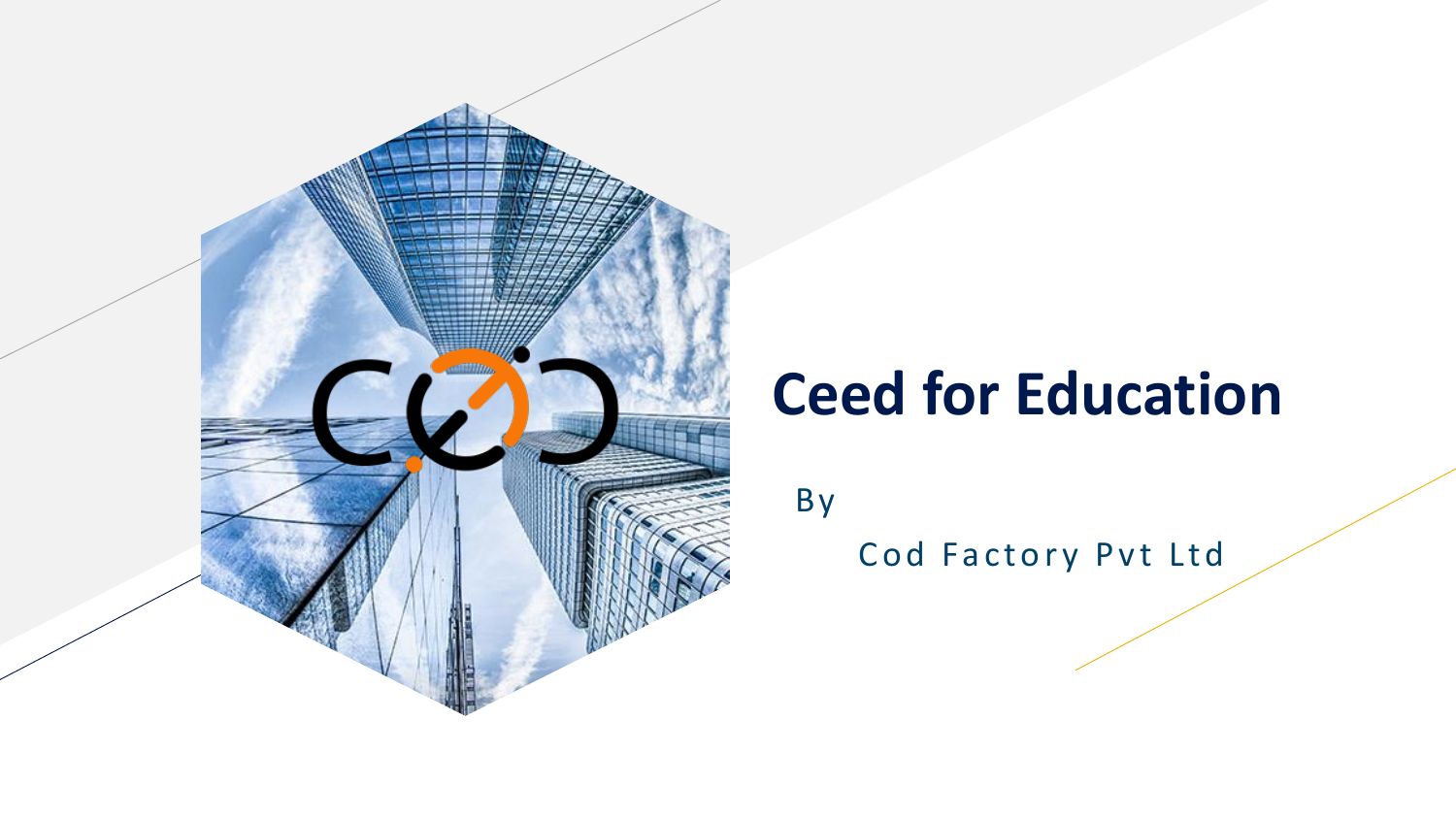## **About** Us

### Creative pool of talents

Cod Factory Pvt. Ltd. is a Trivandrum based company found by Don Shaju, Chief Executive Officer. We provide impactful Websites and Applications in the shortest possible time. We always strive for improvement and provide best value to our users. We have server access all across the globe.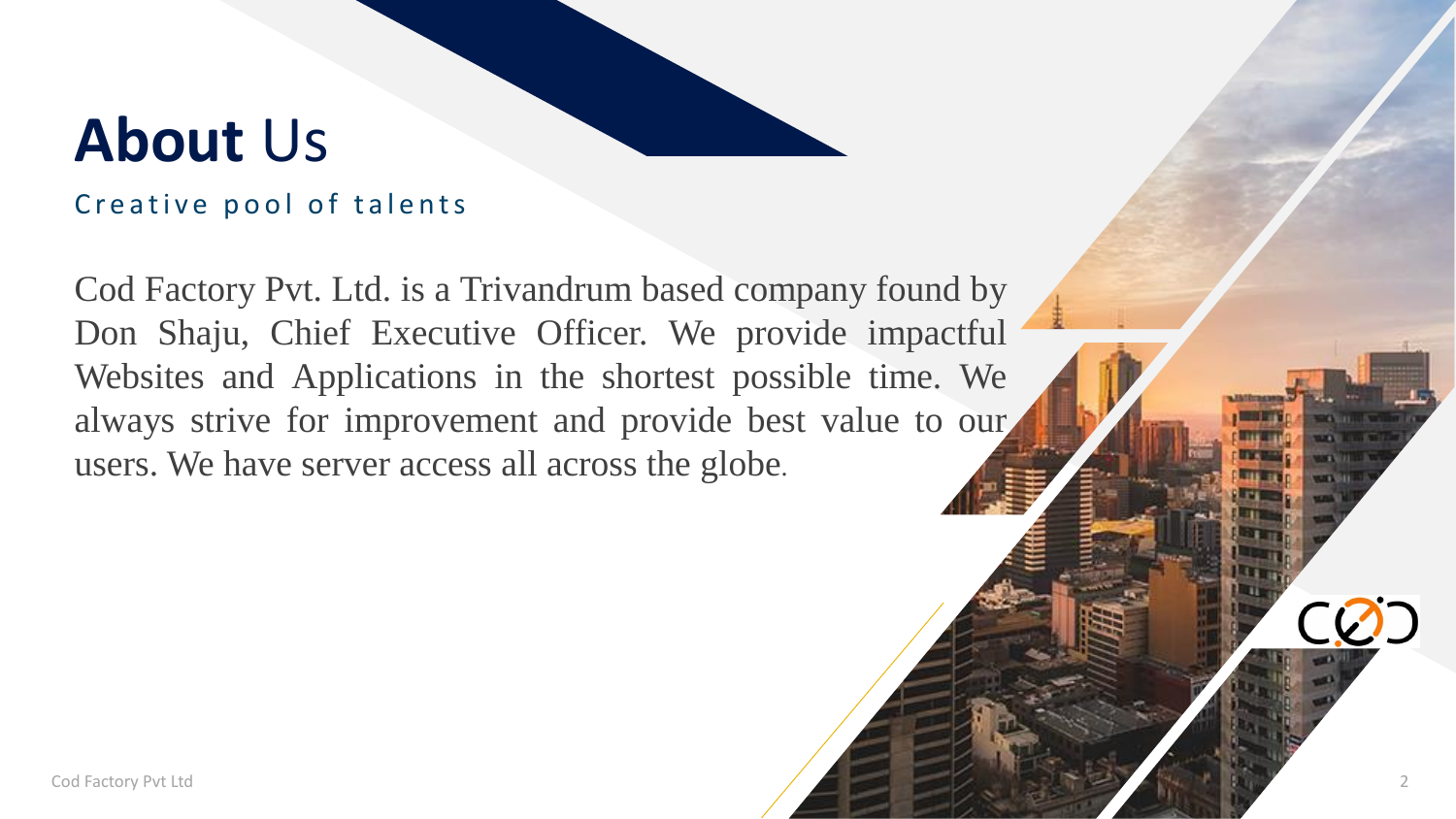# **Ceed for Education**

### Creative pool of talents

With the Ceed School Management software you can:

- Automate the entire admission process. Happy Parents. Happy Staff. No time wasted.
- Maintain student and staff data. Accessible anywhere, anytime. Say goodbye to cumbersome files.
- Take the hassle out of fee collection, payroll and other financial transactions. Your accounts will worship you.
- Generate examination report cards in a snap, not weeks.
- Easily communicate with parents, staff and teachers, without leaving your Office.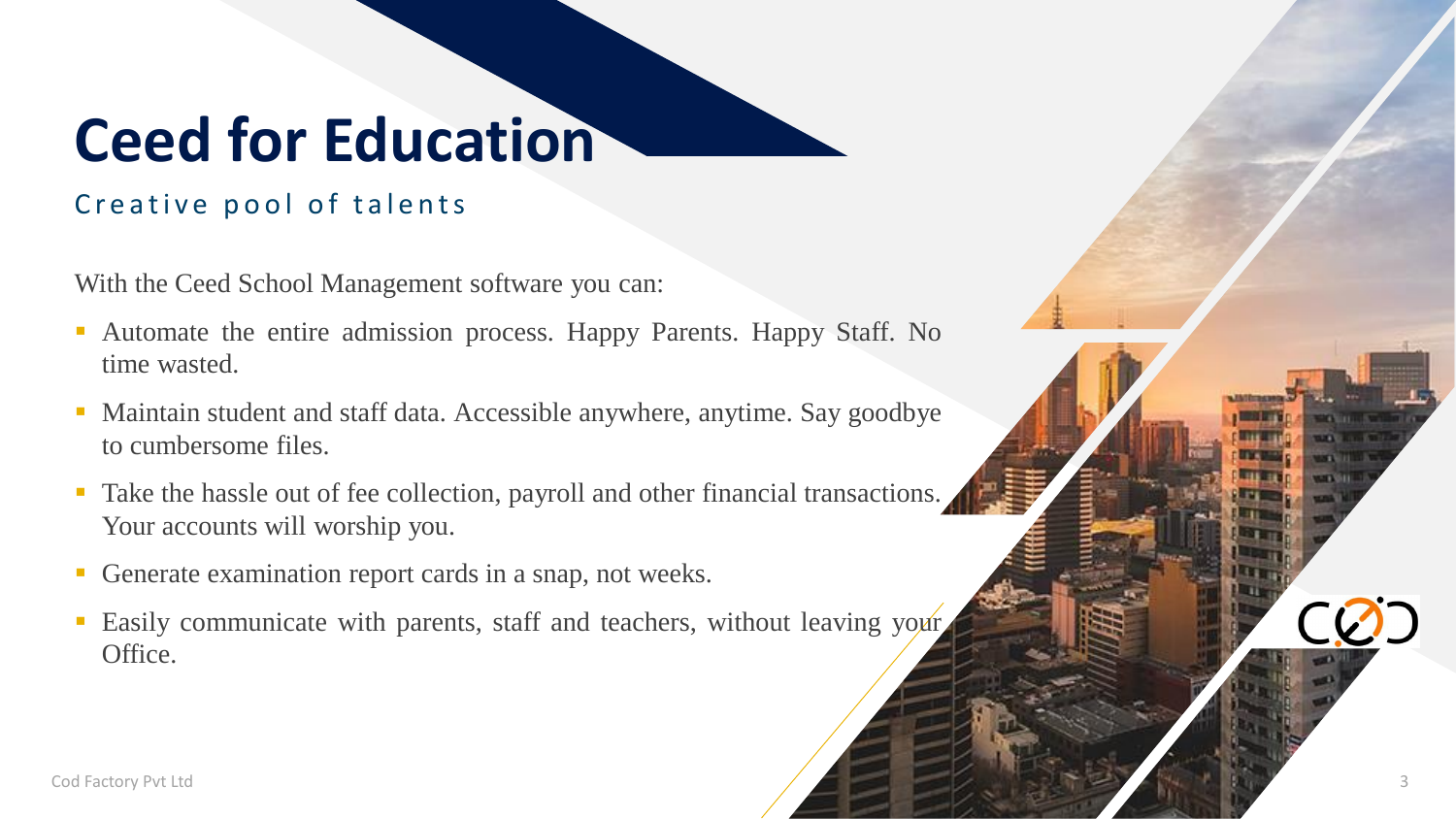### **Modules**

- Administration
- Accounts
- Parents
- Staff
- Library
- Transportation
- Store

### **Highlited Features**

- Online Class
- Online Exam
- Online Fee Collection
- Live Class

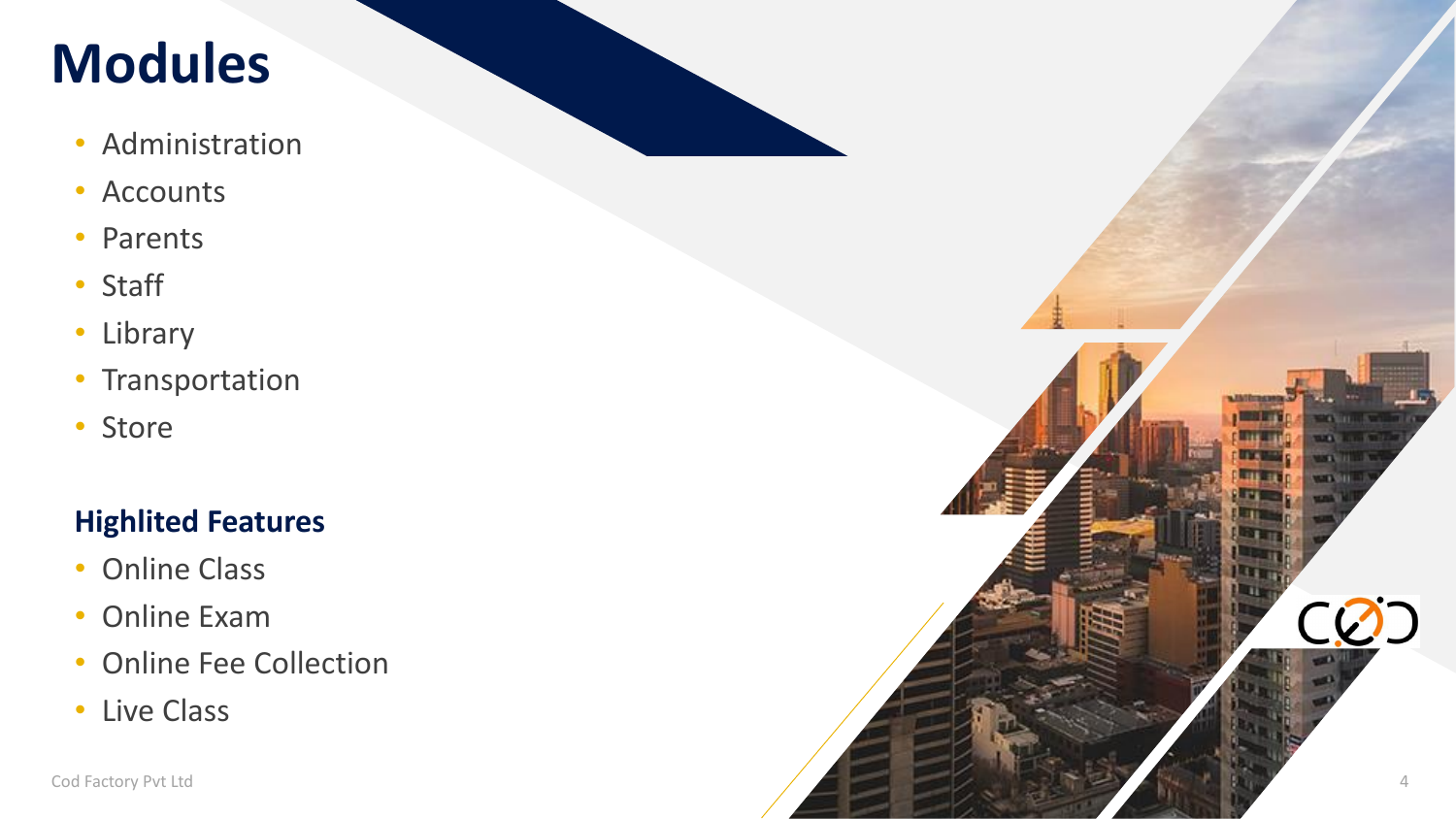# Administration

- Staff Management
	- Teaching/ Non Teaching Staff Details
	- Staff Activate/ Deactivate
	- Staff details in csv, excel, pdf and print format.
- Student Management
	- Student Class wise/ School wise Details
	- Student Activate/ Deactivate
	- Selected details of selected students details with csv, excel, pdf and print option.
	- Full student info at one place.
	- Promote Students.
- Timetable Management
	- Staff Timetable / Student Timetable
	- Substy Timetable
	- Multiple staff / subject addition included
	- Timetable Generation
- Attendance
	- Staff Attendance
	- Student Attendance
	- **Student Analysis**
- Exams
	- Main Exams marks add
	- Class Test of each class view
	- Online Exams
- Marks
	- Exam Marks add & view
	- Internal Marks add & view
	- Mark List of each class
	- Class wise & student wise Mark Analysis
- Student Assessment
	- Student wise bio profile by each class teacher.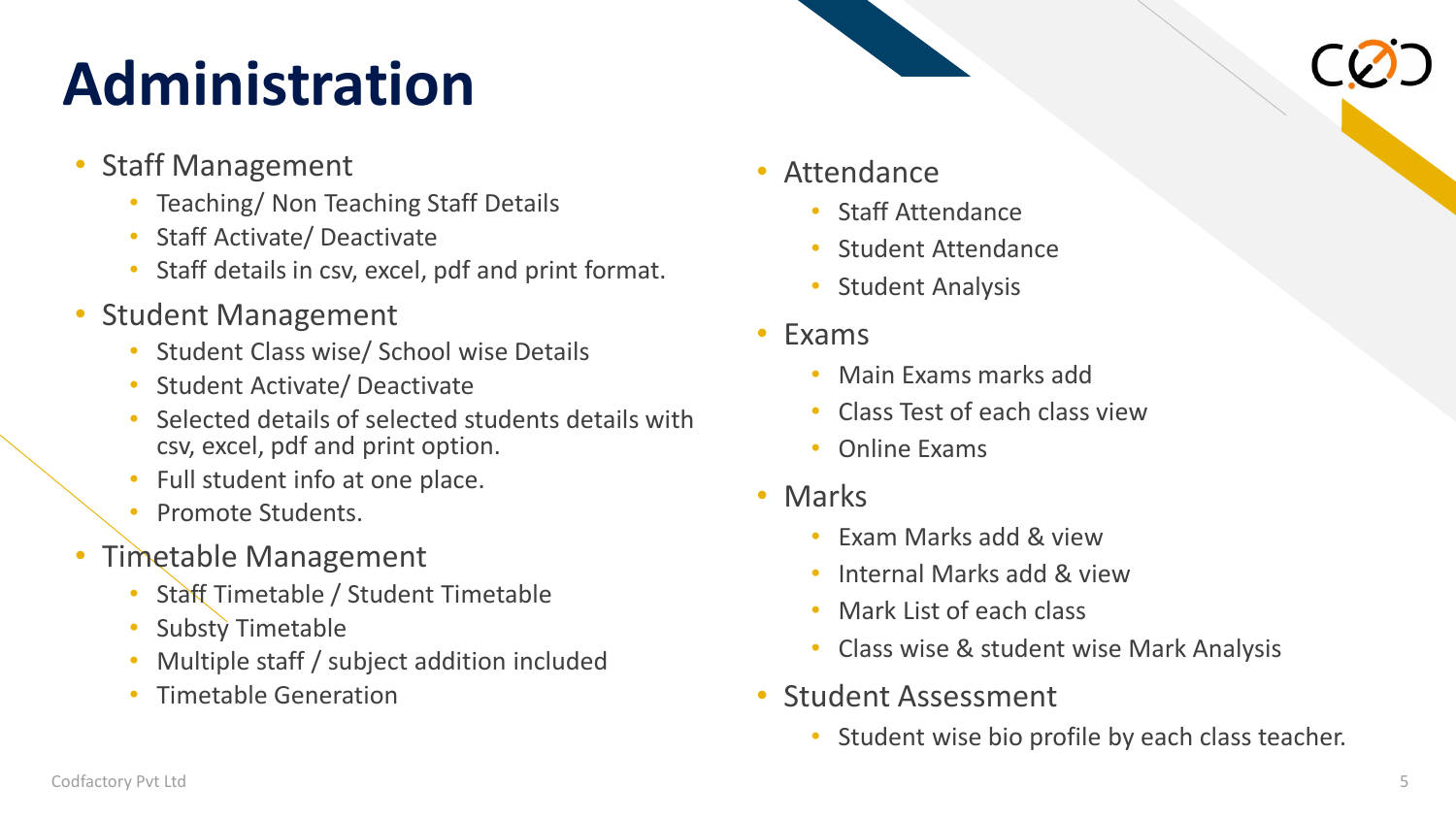# Administration

- Alumni
	- Type wise staff alumni
	- Batch wise student alumni
- Id Card
	- Staff
	- Student
- Documents
	- Transfer Certificate
	- Bonafide Certificate
	- Certificate of Merit
- Progress Card
	- Add or generate
- Events
	- Notify events taking place in the school.
- Messages
	- Notify the important messages to parents.
- SMS
	- **Broadcast**
	- Student wise
	- Staff wise
	- Bus wise
- Users
	- Give privilege to use the administrative features.
- Birthdays
	- Staff
	- Student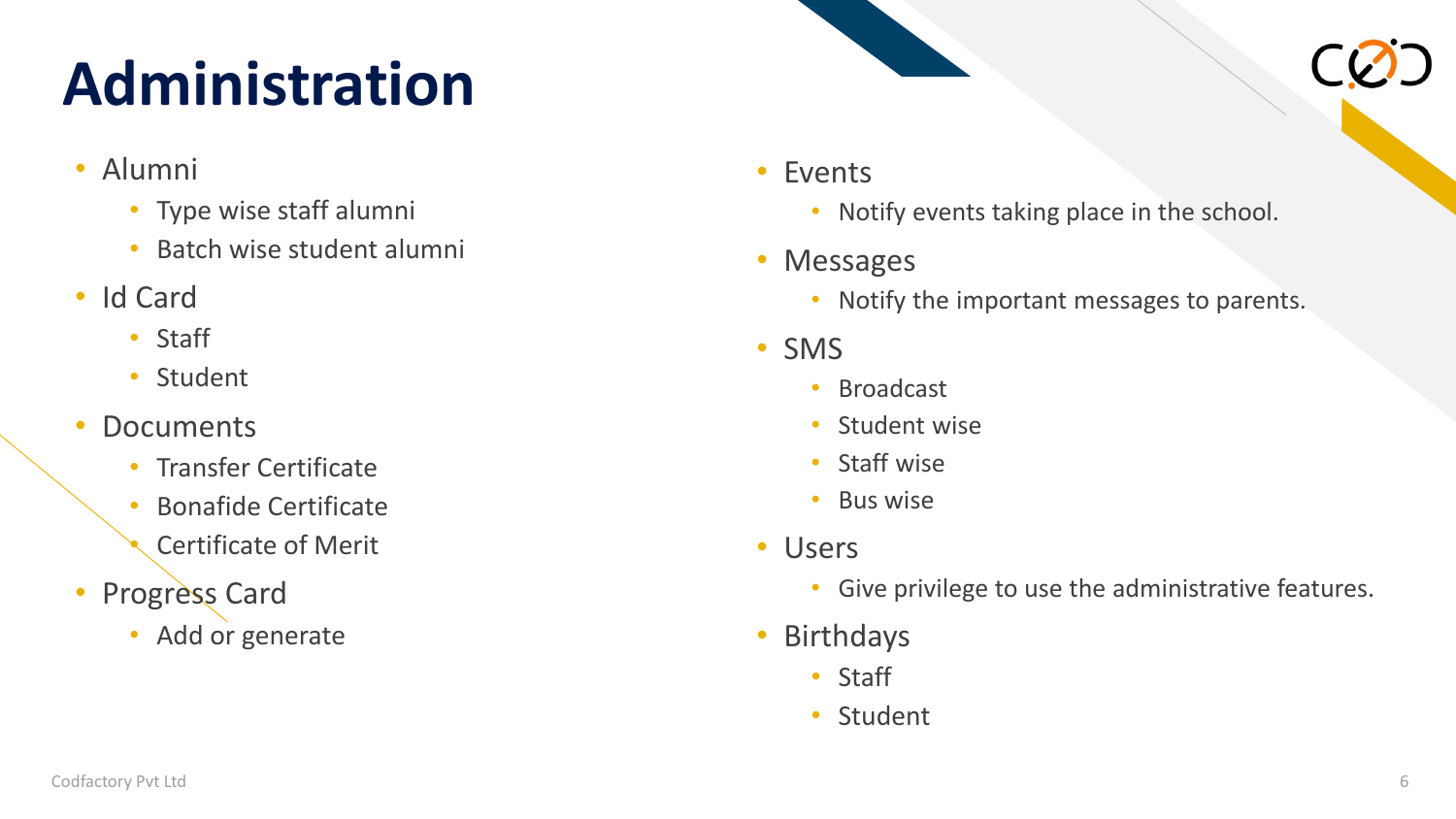# Accounts CO.

- Fee Collection
	- Collect Fee school wise / class wise
	- Receipts
	- Fee Due
	- Fee Statement
	- Fee Assign
	- **Fee Discount**
- Income
	- Income Type
	- Income
- **Expenses** 
	- **Expense Type**
	- Expenses
- Accounts
	- Transfer Funds from accounts
- Payroll
	- **Assign Payroll**
	- Payroll List
- Transportation
	- Add, view bus details
	- Assign bus to students
	- View the bus details of students.
- Reports
	- Income / Expense Statement
	- Receipt & Payments
	- Income & Expenditure
	- Ledger
	- Trial Balance
	- Daily Collection Report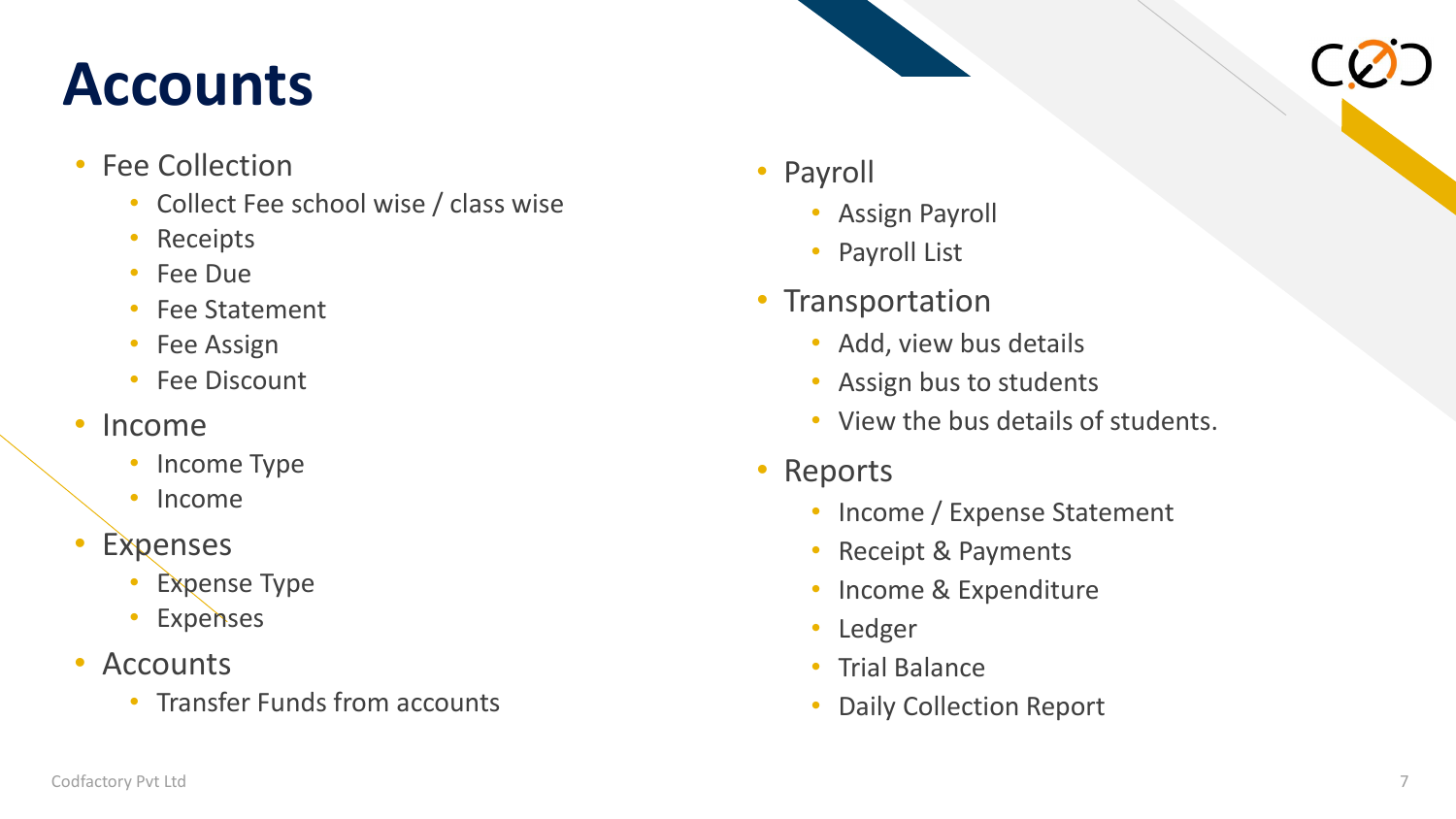# Staff CO.

- **Students** 
	- Student Class wise base details
	- Full student info at one place. (Class Teacher)
	- Student Leaves (Class Teacher)
	- Student Fees (Class Teacher)
- Timetable
	- Staff Timetable
	- Substy Timetable
- Homework
	- Assign homework
	- Homework List
- Assignment
	- Add Assignment
	- Assignment List
- Attendance (Class Teacher)
	- Student Attendance
	- Student Attendance Percentage
- Class Test
	- Create class test
	- Add Marks
	- Analysis
- Marks
	- Exam Mark Entry
	- Internal Marks Entry
	- Mark List (Class Teacher)
- Progress Card
	- Add or generate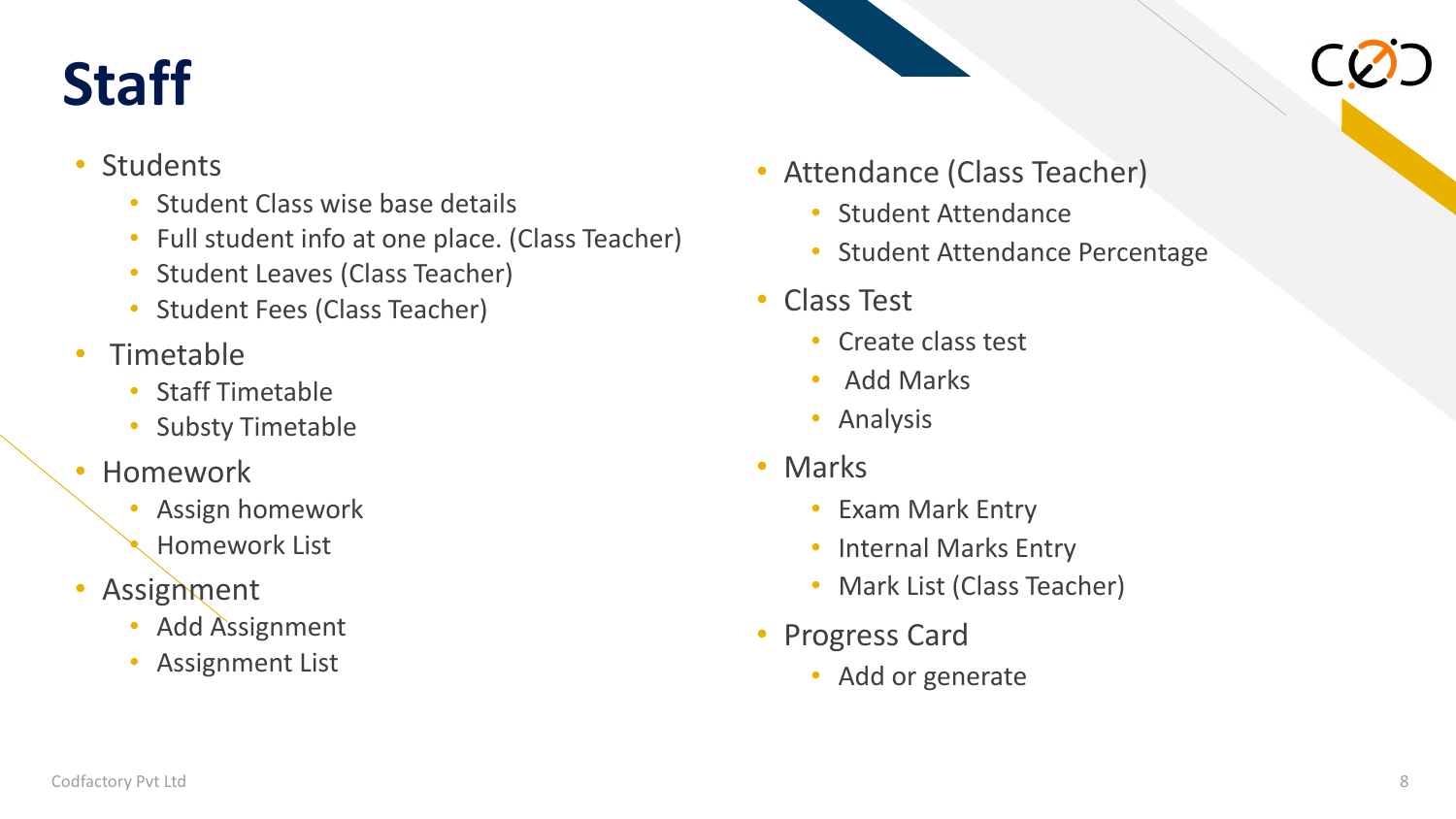# Staff CO.

- Student Assessment (Class Teacher)
	- Student wise bio profile by each class teacher.
- SMS
	- Individual Student
	- Class wise
- Message Notifications
	- Individual Student
	- Class wise
- Online Exam
- Recorded Session
- Live Class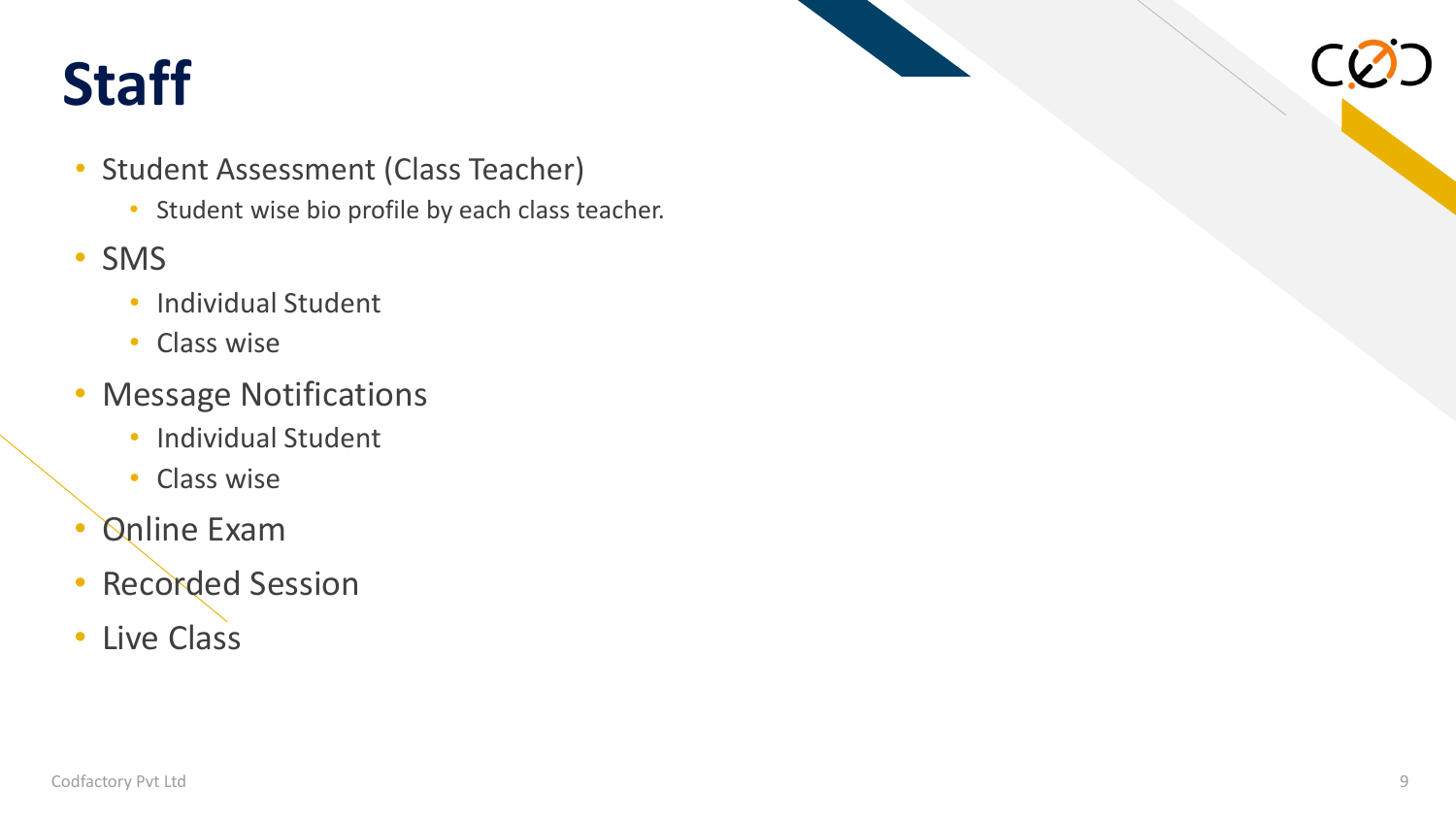# Parent CO.

- Timetable
- Messages
- Attendance
- Mark List
- Class Test
- Homework
- Recorded Session
- Assignment
- Notifications
	- Staff
	- Events
- Apply Leave
- Online Payments (T&C apply)
- Live Class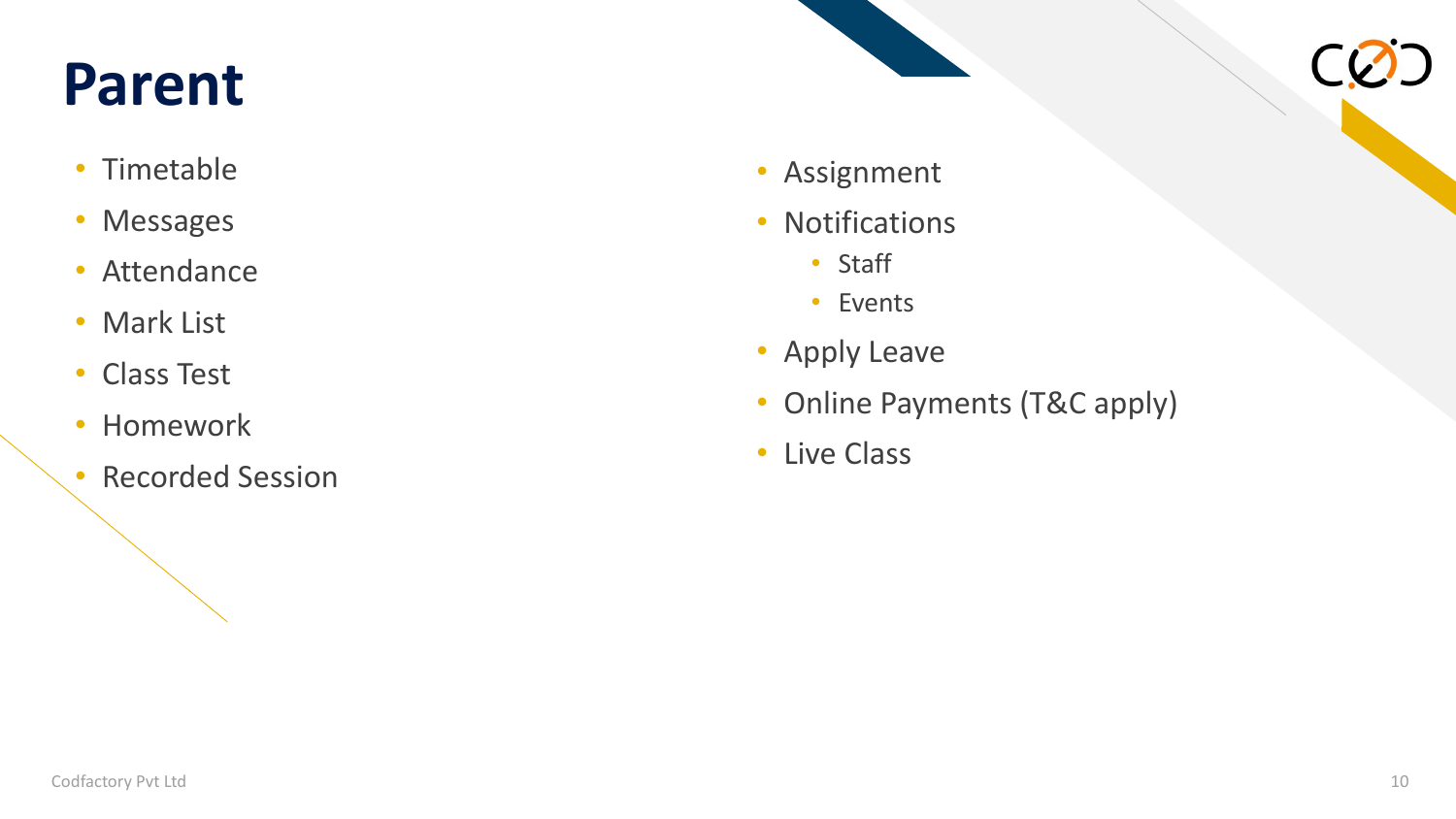# **Library** CO.

- Issue Books
	- Issuing of books
	- Renewal / Return of books • Student • Student • Renewal Duration • Staff • Student • Student • Student • Student • Student • Student • Student • Student • Student • Student • Student • Student • Student • Student • Student • Student • Student • Stu
	- Book Issue List
- Book Collection
	- Add & view books
	- Book Category
- Fine List
	- Paid List
	- Unpaid List
- Lending Duration
	- Staff
	-
- -
	-
- -
	-
- -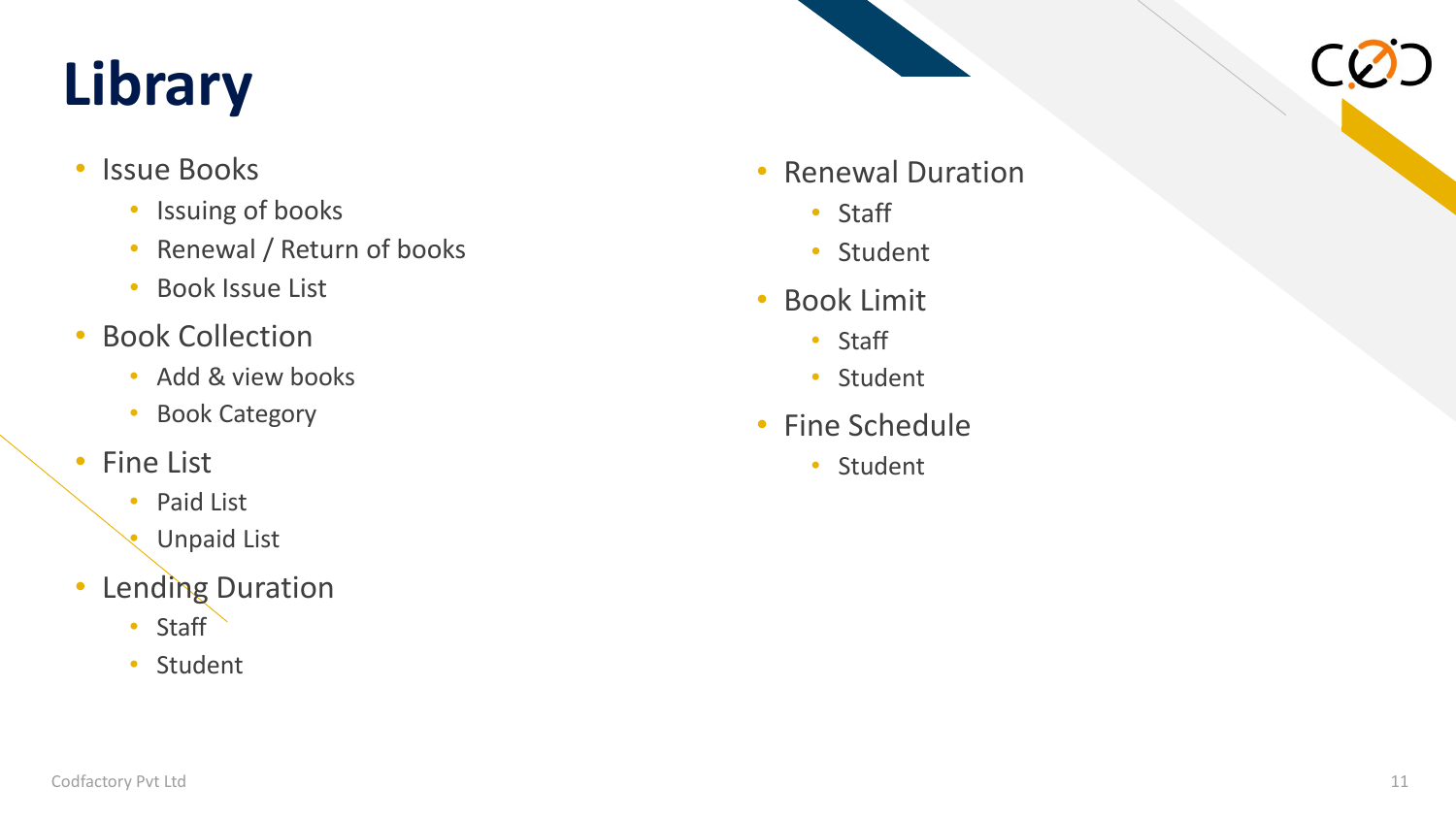# **Transportation**

- Bus Details with drop off point and price
- Assign Bus for students
- Student Details
	- Bus wise
	- Class wise
- Bus wise SMS
- Fee Due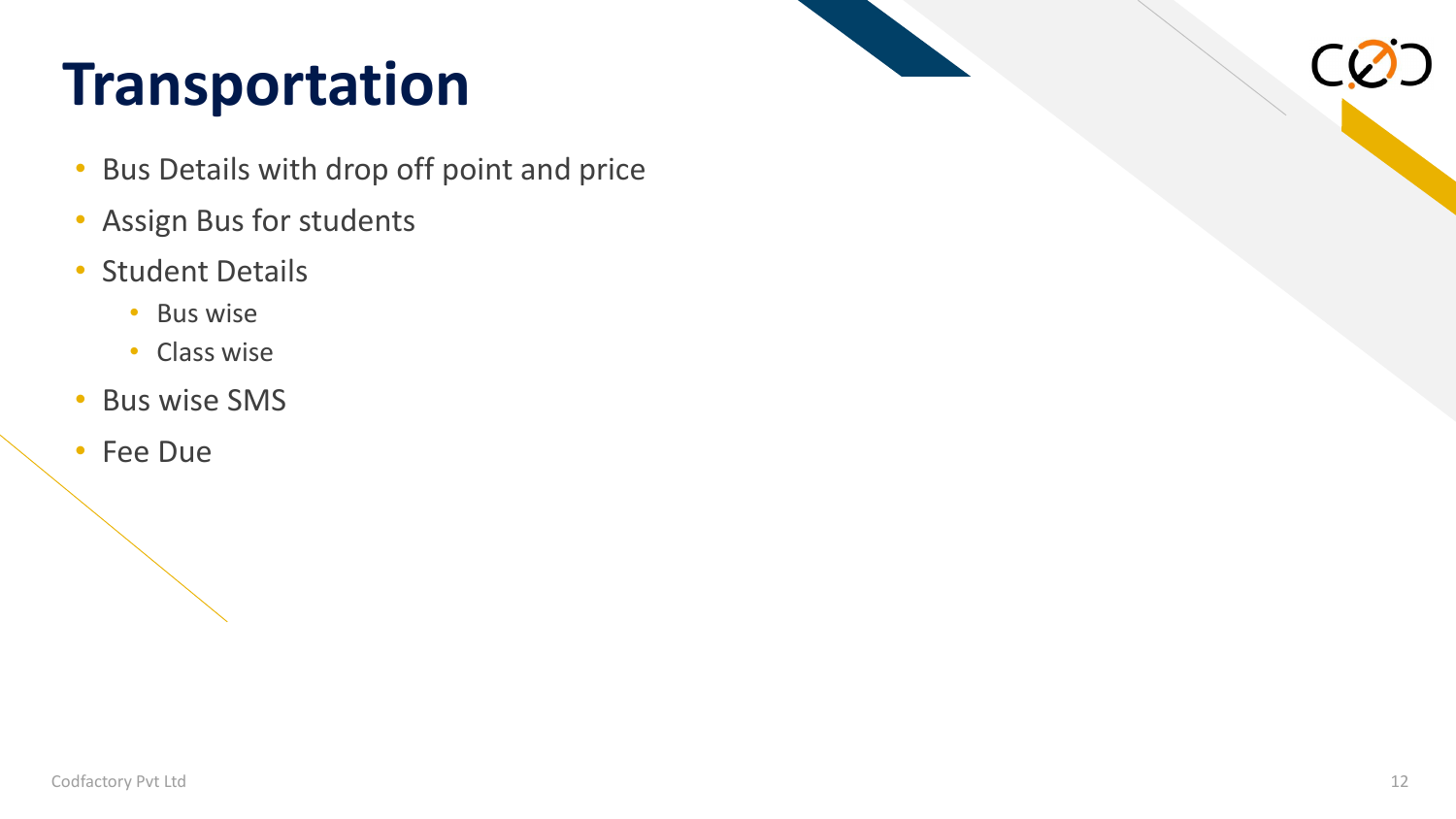## **Store Management**

- Billing
- Products
- Stock Management
- Category
- Subcategory
- Brand
- Unit

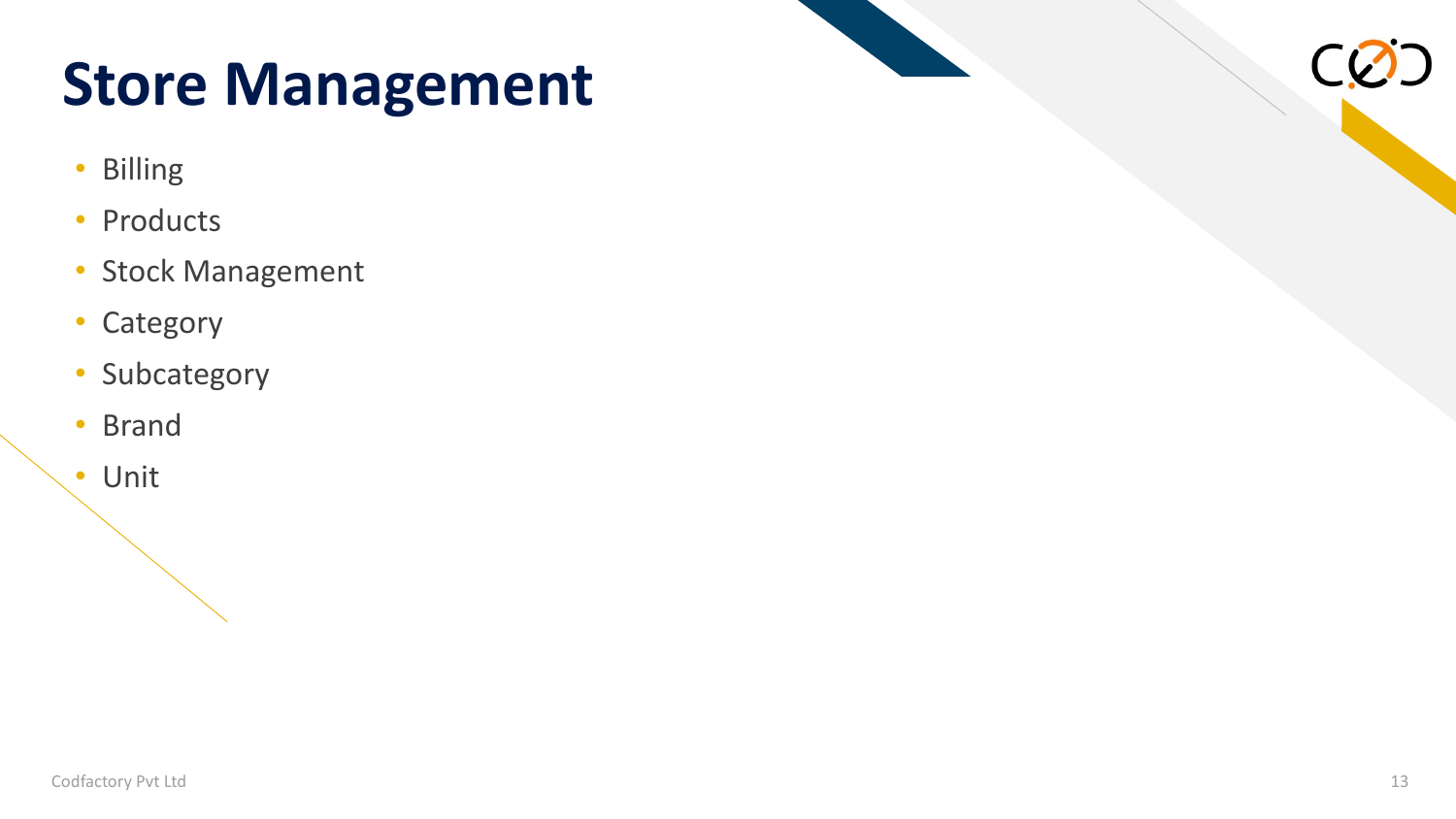

# **Pricing Plan**

Per Student: ₹6 . 2 5 /month ₹6.25\*12=₹75/ year

NB: Payments can be made monthly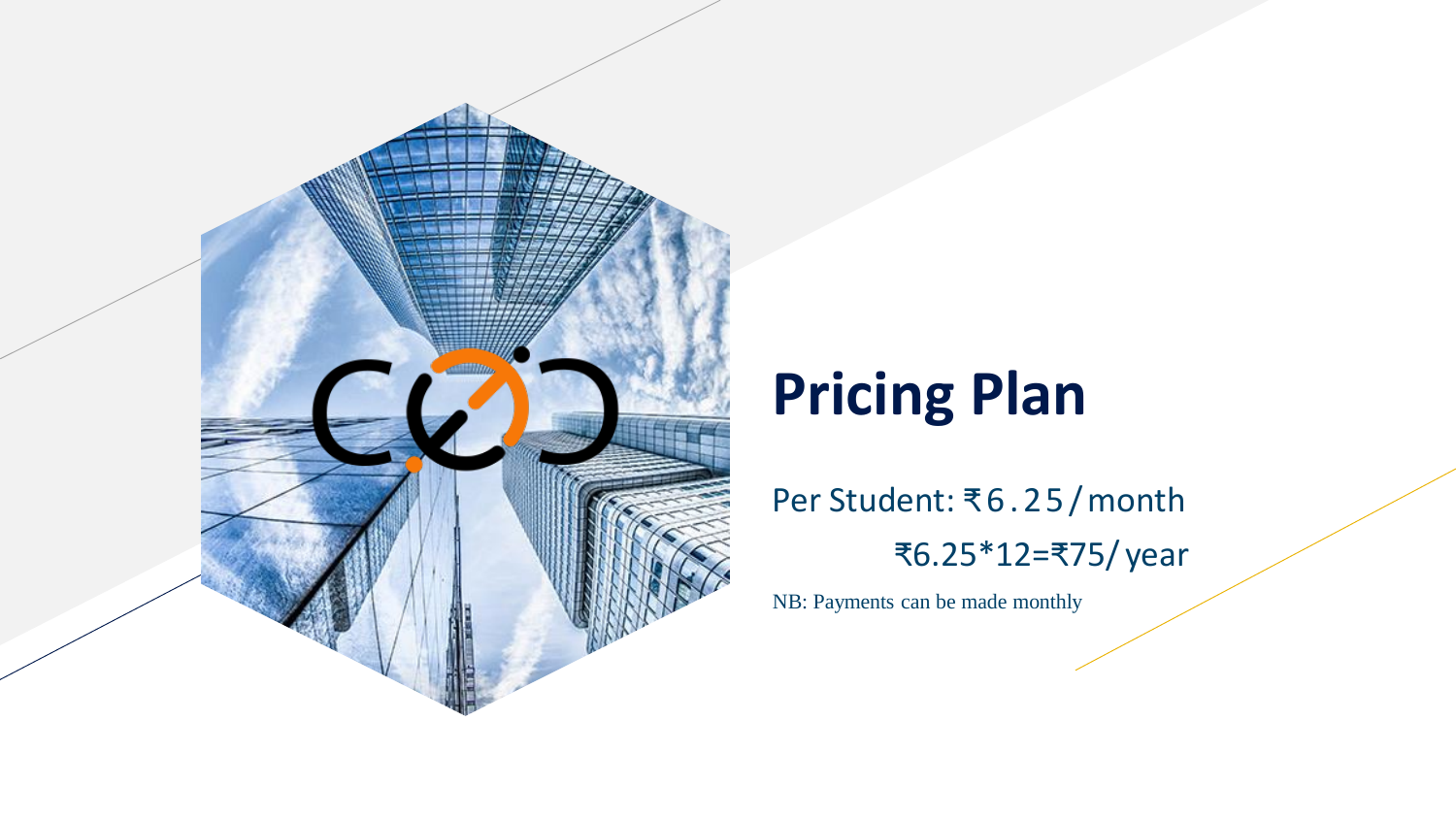# **Contact Details**

### Support available around the clock

| <b>Regional Manager</b> | <b>Region</b> | <b>Mail id</b>             | <b>Phone No</b> |
|-------------------------|---------------|----------------------------|-----------------|
| <b>Muhammad Nisam</b>   | Calicut       | nisampt007@gmail.com       | +91 95399 48152 |
| <b>Jerin Jose</b>       | Thrissur      | jerinaj007@gmail.com       | +91 95621 86233 |
| <b>Rijo Chandy</b>      | Kottayam      | rijopm11@gmail.com         | +91 85901 76024 |
| <b>Abdul Latheef</b>    | Kollam        | abdullatheef1995@gmail.com | +91 97467 90526 |